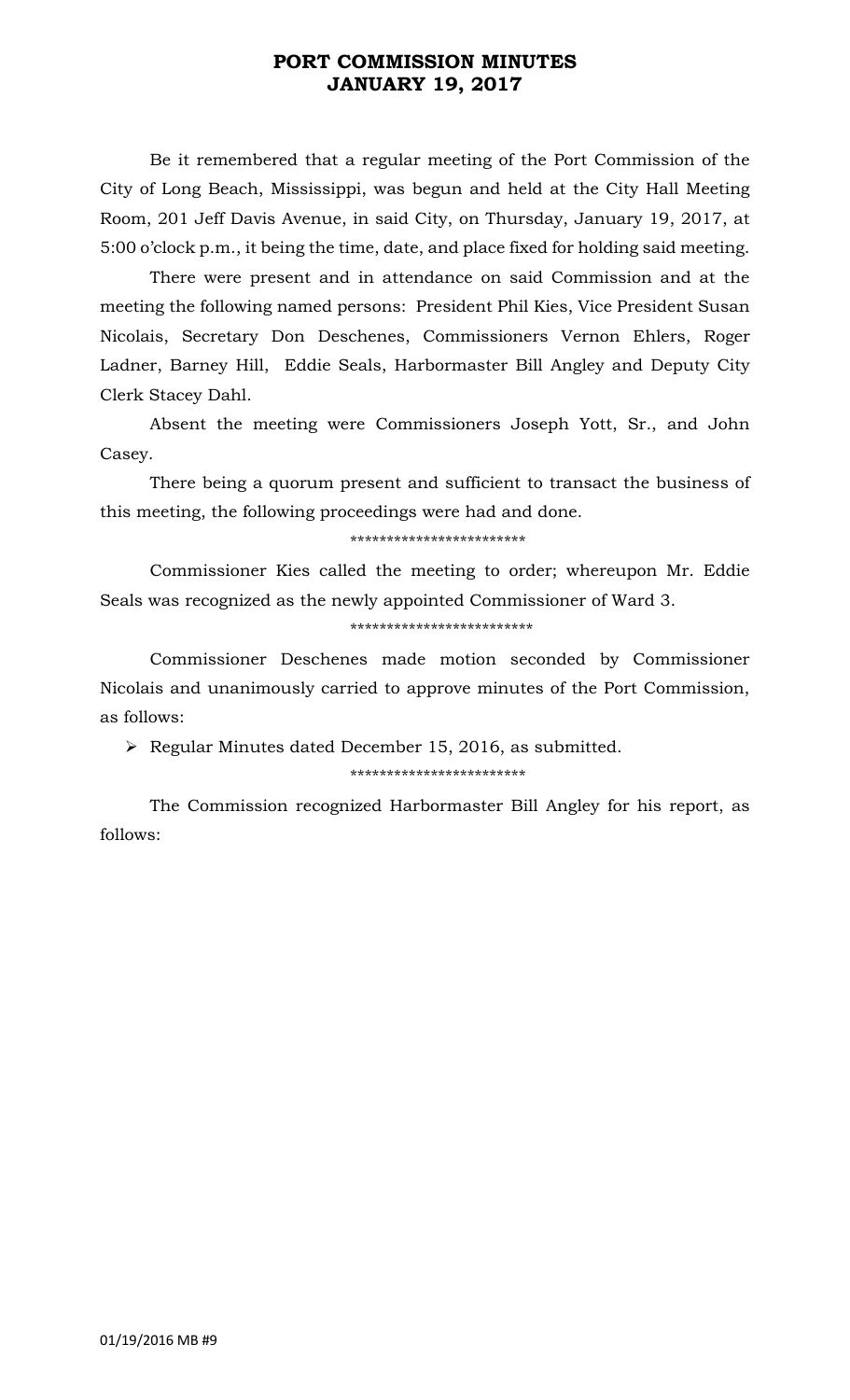## **PORT COMMISSION MINUTES JANUARY 19, 2017**

#### **Harbor Master Report**

#### January 19, 2017

- Clean Marina Inspection Complete and Passed Waiting on final to have ceremony
- The Pedestal have been delivered and are already being installed by myself
- Elevator doors replaced and working, Elevator enclosure installed and working
- All customers more than 90 days late have been notified via phone to comply and any others over that have been forwarded to Jim to send a certified letter to their home address. Working with lawyer to proceed further with removal of derelict vessels.
- Landscaping finished and final warranty items are still not installed. Forwarded the contract to Lawyer for review and letter to Bond Company.
- Live Aboard (Welch, Zipperer, Keller, Smith)
- Dec 134 of 218
- Jan 133 of 218

\*\* \*\*

There was no action required or taken regarding the aforesaid report. \*\*\*\*\*\*\*\*\*\*\*\*\*\*\*\*\*\*\*\*\*\*\*\*\*\*\*\*\*

There being no further business to come before the Port Commission at this time, Commissioner Hill made motion seconded by Commissioner Deschenes and unanimously carried to adjourn until the next regular meeting in due course.